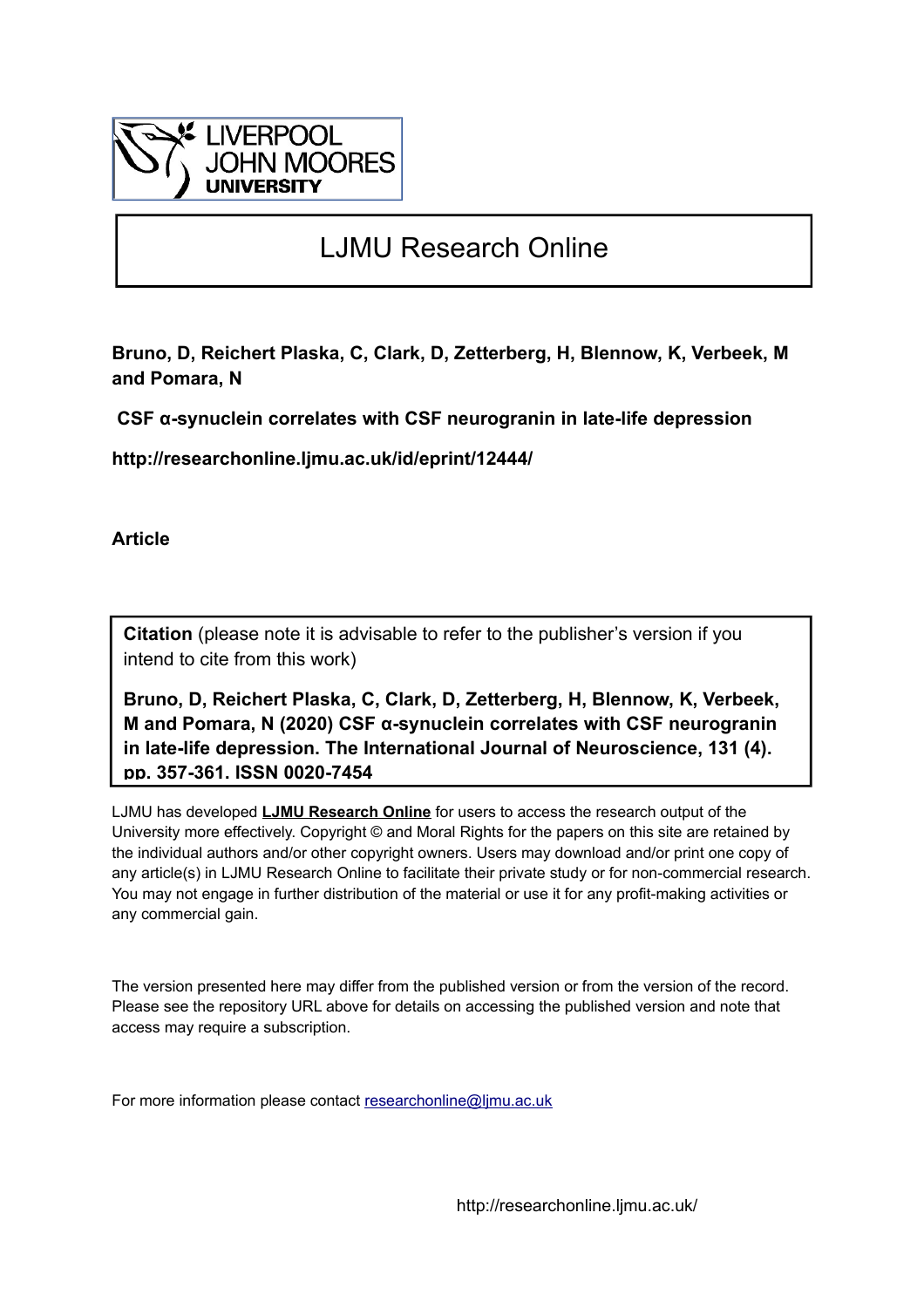CSF  $\alpha$ -synuclein correlates with CSF neurogranin in late-life depression

RUNNING HEAD: CSF  $\alpha$ -synuclein and late-life depression

Davide Bruno<sup>1</sup>, PhD; Chelsea Reichert Plaska<sup>2,3</sup>, MSc; Daniel P.A. Clark<sup>4</sup>, PhD; Henrik Zetterberg<sup>5,6,7,8</sup>, MD, PhD; Kaj Blennow<sup>5,6</sup>, MD, PhD; Marcel M. Verbeek, PhD<sup>9</sup>; and Nunzio Pomara,  $MD<sup>2,10</sup>$ 

<sup>1</sup> School of Psychology, Liverpool John Moores University, Liverpool, UK

<sup>2</sup> Nathan Kline Institute for Psychiatric Research, Orangeburg, NY, USA; Department of Psychiatry, School of Medicine, New York University, New York City, NY, USA

<sup>3</sup> Department of Psychology, The Graduate Center, City University of New York, New York City, NY, USA

<sup>4</sup> Department of Psychology, Liverpool Hope University, Liverpool, UK

<sup>5</sup> Clinical Neurochemistry Laboratory, Sahlgrenska University Hospital, Mölndal, Sweden

<sup>6</sup> Institute of Neuroscience and Physiology, Department of Psychiatry and Neurochemistry, The Sahlgrenska Academy, University of Gothenburg, Mölndal, Sweden

<sup>7</sup> Department of Neurodegenerative Disease, UCL Institute of Neurology, Queen Square, London, UK

<sup>8</sup> UK Dementia Research Institute, London, UK

<sup>9</sup>Radboud University Medical Center, Donders Institute for Brain, Cognition and Behaviour, Departments of Neurology and Laboratory Medicine, Alzheimer Centre, Nijmegen, The Netherlands

<sup>10</sup> Department of Psychiatry, School of Medicine, New York University, New York City, NY, USA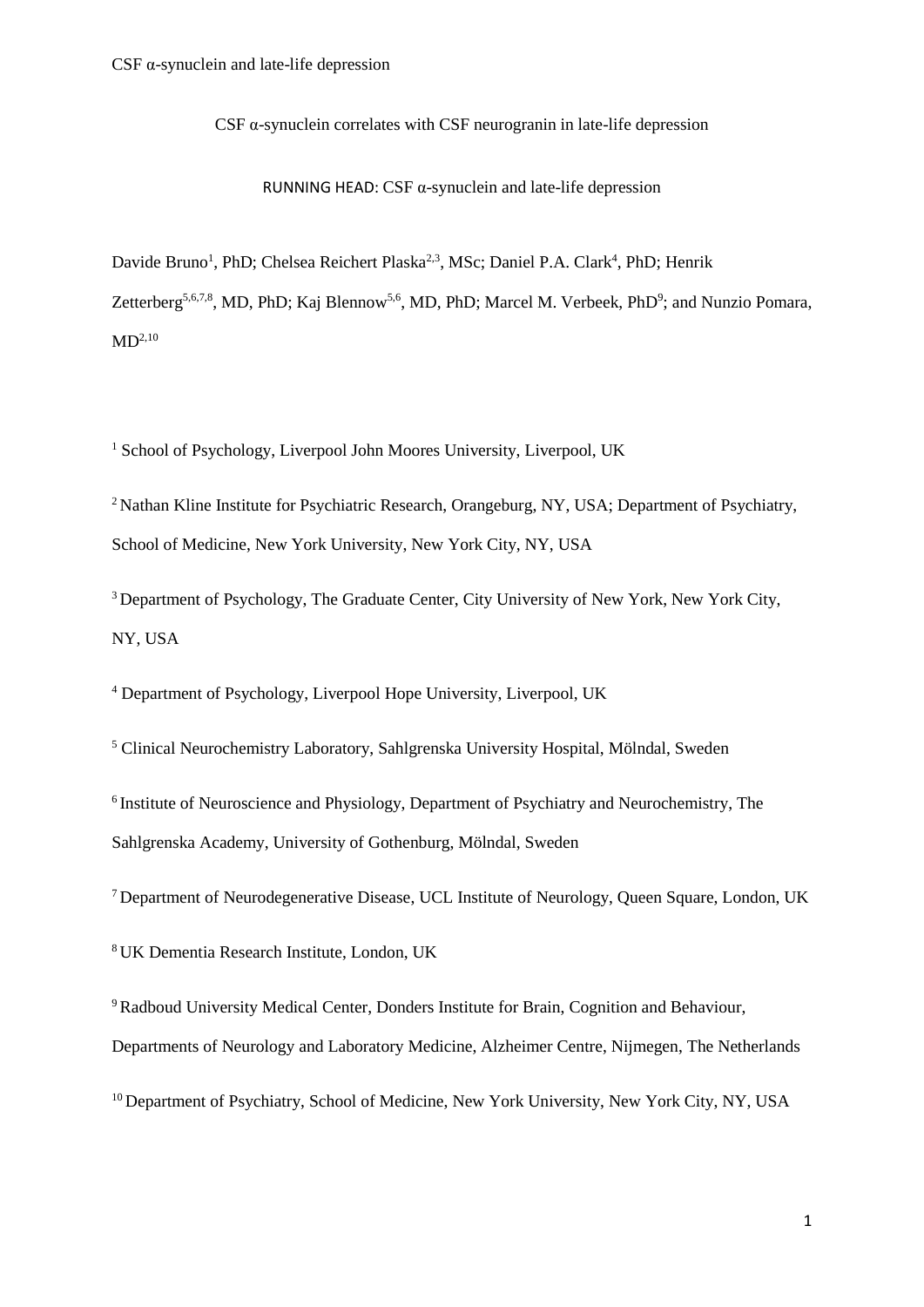CSF α-synuclein and late-life depression

Corresponding Author:

Davide Bruno, PhD

School of Psychology, Liverpool John Moores University

Liverpool, UK

Phone: +44 (0)151 904 6320

Email: d.bruno@ljmu.ac.uk

Keywords: α-synuclein, late-life major depressive disorder, neurogranin, memory

Word count: 2091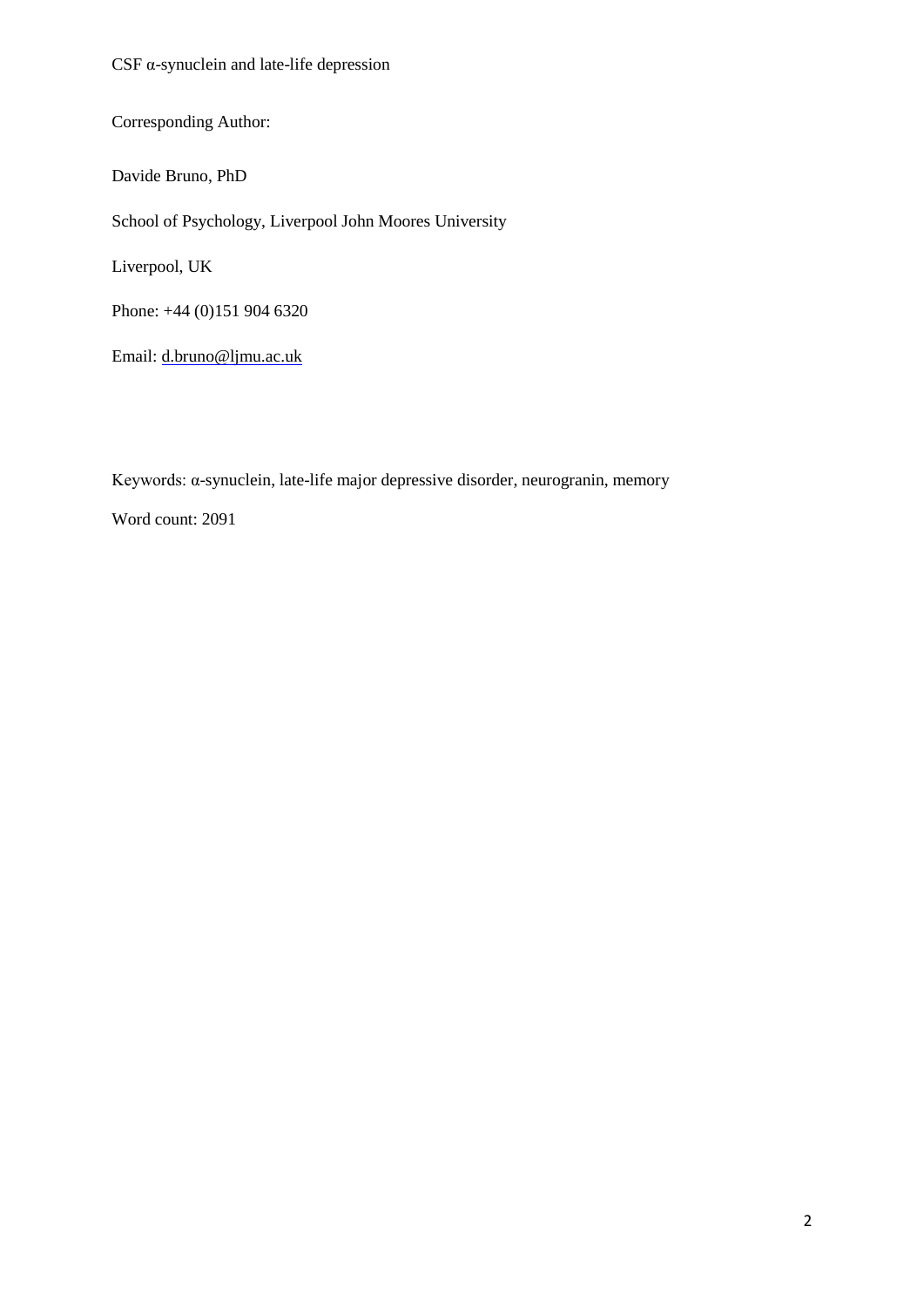## Abstract

Major depressive disorder (MDD) in late life is linked to increased risk of subsequent dementia, but it is still unclear exactly what pathophysiological mechanisms underpin this link. A potential mechanism related to elevated risk of dementia in MDD is increased levels of  $\alpha$ -synuclein ( $\alpha$ -Syn), a protein found in presynaptic neuronal terminals. In this study, we examined cerebrospinal fluid (CSF) levels of α-Syn in conjunction with biomarkers of neurodegeneration (amyloid-β 42, total and phospho tau) and synaptic dysfunction (neurogranin), and measures of memory ability, in 27 cognitively intact older individuals with MDD and 19 controls. Our results show that CSF α-Syn levels did not significantly differ across depressed and control participants, but α-Syn was directly associated with neurogranin levels, and indirectly linked to poorer memory ability. All in all, we found that α-Syn may be implicated in the association between late life MDD and synaptic dysfunction, although further research is needed to confirm these results.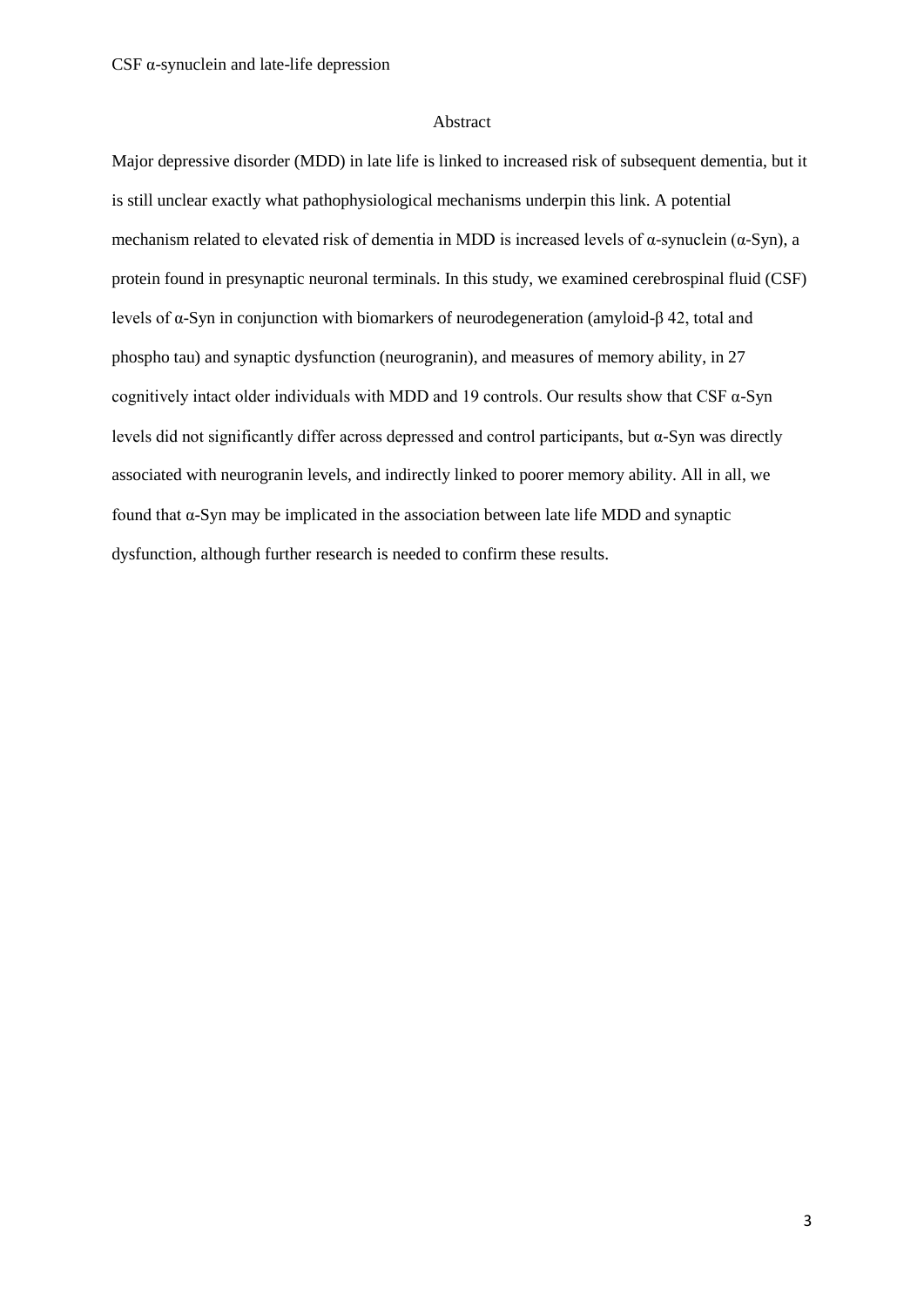#### Introduction

Links between depressive symptoms in late life and dementing illnesses, including Alzheimer's disease (AD), have been reported in several studies (1-4). Individuals with depression have been reported to carry more than double the risk of converting to AD, diagnosed on clinical grounds, than controls (5), while individuals with mild cognitive impairment and dementia are more than twice as likely as controls to be depressed (6). However, understanding the exact nature of this relationship has proven a challenging task. Not all individuals with late-life depressive symptoms will develop dementia and for those who do, it is not always clear whether the depressive symptoms are a consequence of dementia, or contributing to its emergence.

In the past, we have proposed that a possible mediator of the link between late-life MDD and AD is the role played in the central nervous system by amyloid beta  $(A\beta)$ . Pomara and Doraiswamy (7; see also 8) were first to suggest that chronic depression may lead to elevation of circulating  $\mathbf{A}\mathbf{\beta}$ levels independently of AD, specifically via increased platelet activation. In turn, due to the bidirectional receptor-mediated active transport of Aβ across the blood-brain barrier, increased circulating Aβ levels may result in higher brain concentration of the peptide. Consistent with this claim, we reported (4) that cerebrospinal fluid (CSF) levels of  $\mathbf{A}\beta 42$ , which are thought to inversely reflect brain amyloid deposits, were lower in older (at least 60 years of age), cognitively healthy individuals with MDD compared with controls. However, a later follow up study from our group (8) showed that, although reduced CSF Aβ42 levels remained sensitive to depressive symptoms, they tended to fluctuate longitudinally over a three-year span, and were not associated to cognitive health in subjects with late-life MDD.

An alternative, or complementary, potential mechanism for increased risk of dementia in individuals with late life MDD is related to increased levels of  $\alpha$ -synuclein ( $\alpha$ -Syn).  $\alpha$ -Syn is a presynaptic protein that is highly expressed in cortical and sub-cortical areas (9). The protein may aggregate into Lewy bodies, a pathological protein misfolding process that potentially may start in the gut and spread to the CNS (10). α-Syn aggregation in the brain is a core feature of Parkinson's disease and dementia with Lewy bodies (DLB) (11), but it may be implicated also in the pathophysiology of depression, leading to alterations in dopaminergic and serotoninergic neurotransmission (12). A recent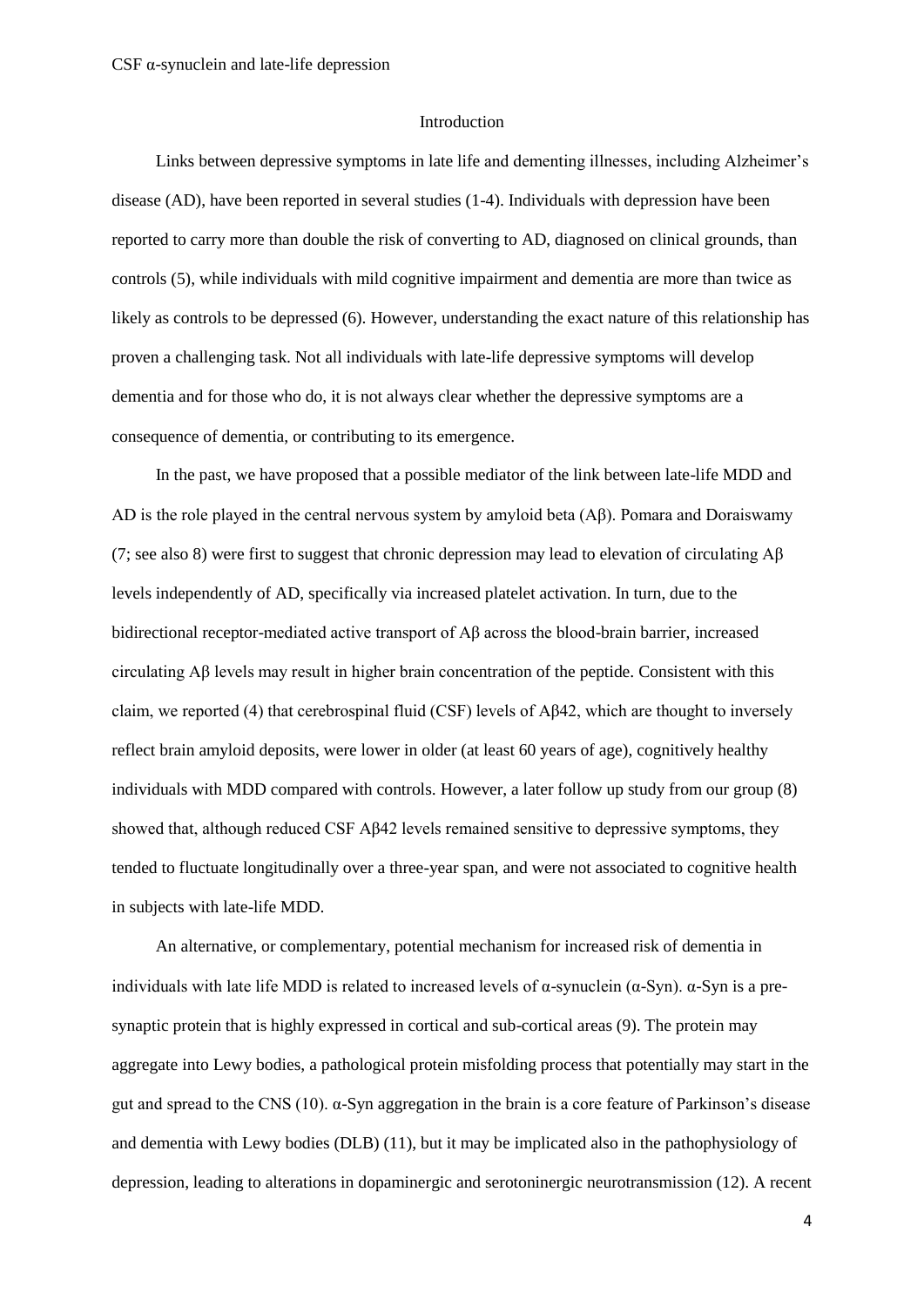report looking at serum levels of α-Syn  $(13)$  showed that individuals with MDD had higher levels than controls, regardless of age. In turn,  $\alpha$ -Syn has been found to associate with synaptic dysfunction, as determined by CSF neurogranin (Ng) concentration, in Parkinson's disease (11), suggesting that  $\alpha$ -Syn may also reflect or promote synaptic dysfunction leading to cognitive impairment. Finally, depression has been reported to be a risk factor for Parkinson's disease (14).

Considering the evidence above, it may be possible that while Aβ may influence the severity of depression in late life (4, 8), and perhaps earlier, other mechanisms, namely mechanisms related to aggregation of α-Syn, are at play in affecting synaptic dysfunction and thereby cognitive decline. To test this hypothesis, we analysed CSF biomarkers in cognitively intact individuals with late life MDD and controls, and measured memory performance. We carried out cross-sectional analyses and correlations within each clinical group. The CSF biomarkers included in the analyses were  $\alpha$ -Syn, the A/T/N biomarkers (15), Aβ42, total tau (T-tau) and phosphorylated tau (P-tau), and Ng. Memory performance was measured by Buschke Selective Reminding Test (BSRT) total recall and the recency ratio (16, 17). Our hypothesis was that higher levels of CFS α-Syn would be associated with increased CSF Ng (indexing more synaptic dysfunction) and poorer memory ability.

# Methods

*Participants*. A total of 133 participants were recruited initially, of whom 47 individuals allowed lumbar puncture for collection of CSF, presented no MRI evidence of confluent deep or periventricular white matter hyperintensities, and had a Mini-Mental State Examination (MMSE; 18) score of 28 or above were included in this study. Twenty-eight participants had a diagnosis of MDD, confirmed by a board-certified psychiatrist based on clinical evaluation and the Structured Clinical Interview for DSM-IV Axis I Disorders (SCID), and 19 were healthy controls. No had history or symptoms of cognitive impairment. Demographic characteristics are summarised in Table 1 (see also 4). Participants received up to \$450.00 in compensation for their time.

*Biomarkers*. Aβ levels were measured with electrochemiluminescence technology using the MS6000 Human Ab Ultra-Sensitive Kit (Meso Scale Discovery, Gaithersburg, Md.). T-tau levels were determined using a sandwich enzyme-linked immunosorbent assay (ELISA) (INNOTEST hTAU-Ag, Innogenetics, Ghent, Belgium), whereas P-tau was measured with a sandwich ELISA method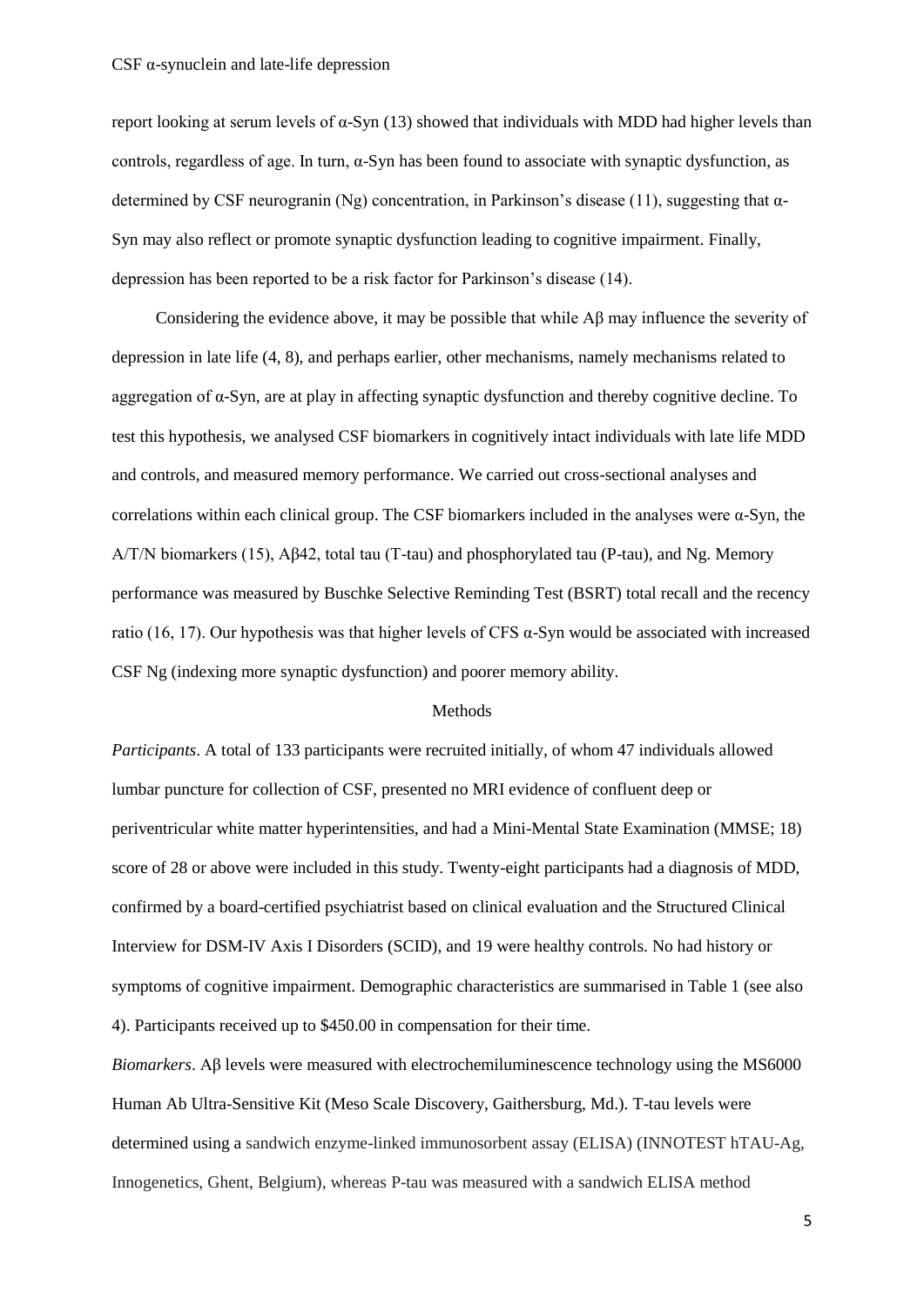(INNOTEST Phospho-Tau [181P], Innogenetics). CSF Ng concentration was measured using an inhouse sandwich ELISA [20]. All values lower than the detection threshold of 40 pg/mL were scored as 39 pg/mL. CSF α-Syn levels were determined with a ELISA method (Tecan Sunrise, Salzburg, Austria), following the procedure described by van Geel et al. [21].

*Procedure*. The study procedure has been detailed previously [4]. Briefly, the study consisted of four visits on successive weeks. On visit 1, all participants provided consent and were assessed for: medical history, vital signs, and general cognitive ability (MMSE). Severity of depression was measured at this stage with the Hamilton Depression Scale (HAM-D, 21 items). On visit 2, participants received an MRI scan of the head, and a physical examination, including routine laboratory tests. On visit 3, participants underwent a comprehensive neuropsychological assessment that included memory evaluation with the BSRT [22, 23]. The BSRT (standard administration) involves the oral presentation of 16 unrelated nouns, which participants are asked to recall over several trials. In the first trial, participants are asked to free recall as many words as possible immediately after presentation of the study list; after this, participants are reminded of the items that were not retrieved and asked to recall all items again, over six subsequent trials; in a final delayed trial, participants are then asked to free recall the original study list, following a period of approximately 20 minutes from initial learning. Finally, a lumbar puncture was performed on a fourth visit, between 9am and 10am, after overnight fasting. This study was ethically approval by the institutional review boards of the Nathan Kline Institute for Psychiatric Research, and the New York University School of Medicine.

*Design and Analysis.* First we examined whether there were differences across late life MDD and control groups in Ng and α-Syn levels (note that differences in Aβ42 were already reported in 4), and memory scores. Due to the non-normal nature of these data, we performed non-parametric analyses. Second, we carried out a series of Spearman correlations separately in individuals with late-life MDD and controls. The variables included in the analyses were: CSF  $\alpha$ -Syn, Ng, A $\beta$ 42, T- and P-tau, BSRT total recall and the recency ratio. Total recall was calculated by adding the number of all recalled items over the seven learning trials of the BSRT; and the recency ratio is provided by the ratio between recall of the last four presented items in the first learning trial and in the delayed trial, using

6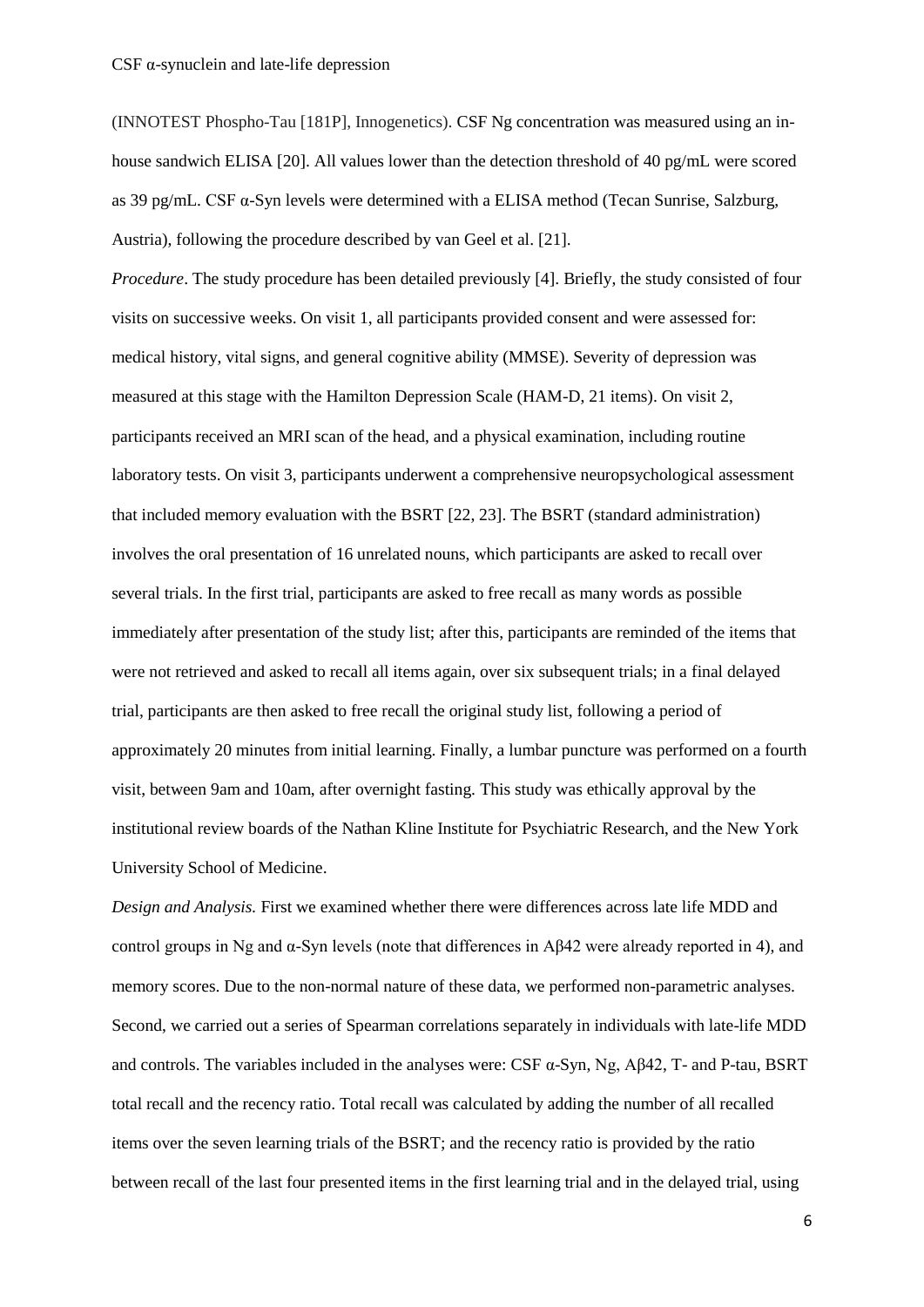the adjustment provided here [17]. Of note, whereas lower total and delayed recall are indicative of more memory loss, the opposite is true of the recency ratio. To avoid repeating previous findings, and to take into account and limit the high volume of tests, we focused only on correlations involving either Ng, α-Syn or both. We report unadjusted p values and, when reaching conventional significance  $(p \le 0.05)$ , we qualify the finding with adjusted (with False Discovery Rate; 24), p values. As a separate analysis, we also carried out correlations between CSF  $\alpha$ -Syn and HAM-D in depressed and controls, separately.

## Results

Table 1 reports cross-sectional comparisons of demographic characteristics. Depression severity was higher in the MDD group, and thus the original diagnosis was consistent with the depressive state of the sample. None of the other demographic characteristics differed across groups. *Comparisons across groups*. Except for Aβ42 [see 4], none of the variables of interest differed significantly between depressed individuals and controls (p values  $\geq$  0.200, Z scores  $\leq$  1.3). Means and standard deviations are reported in Table 2, except for biomarker data reported elsewhere [see 4]. *Correlations late-life MDD.*  $\alpha$ -Syn correlated positively with Ng (rho = 0.444, p = 0.018; see Figure), but not when adjusting the p value for multiple tests (0.198). α-Syn did not correlate with Aβ42 levels  $(rho = 0.199, p = 0.310)$ , T- and P-tau levels (p values  $\geq 0.500$ ), or memory (p values  $\geq 0.200$ ). Ng displayed a correlation with P-tau (rho =  $0.374$ , p =  $0.050$ ), which was not significant according to adjustment (adjusted  $p = 0.348$ ). Ng was also positively correlated with the recency ratio (rho = 0.593,  $p = 0.001$ ), surviving the adjustment (adjusted p value = 0.022). Ng was not otherwise correlated with the other variables (p values  $\geq$  0.069). See Figure.

*Correlations controls*. None of the correlations in this set approached significance (p values  $\geq 0.145$ ; see Figure).

*Correlations with severity of depression*. α-Syn did not correlate with the HAM-D score in either group (p values  $\geq$  0.350).

Put Tables and Figure about here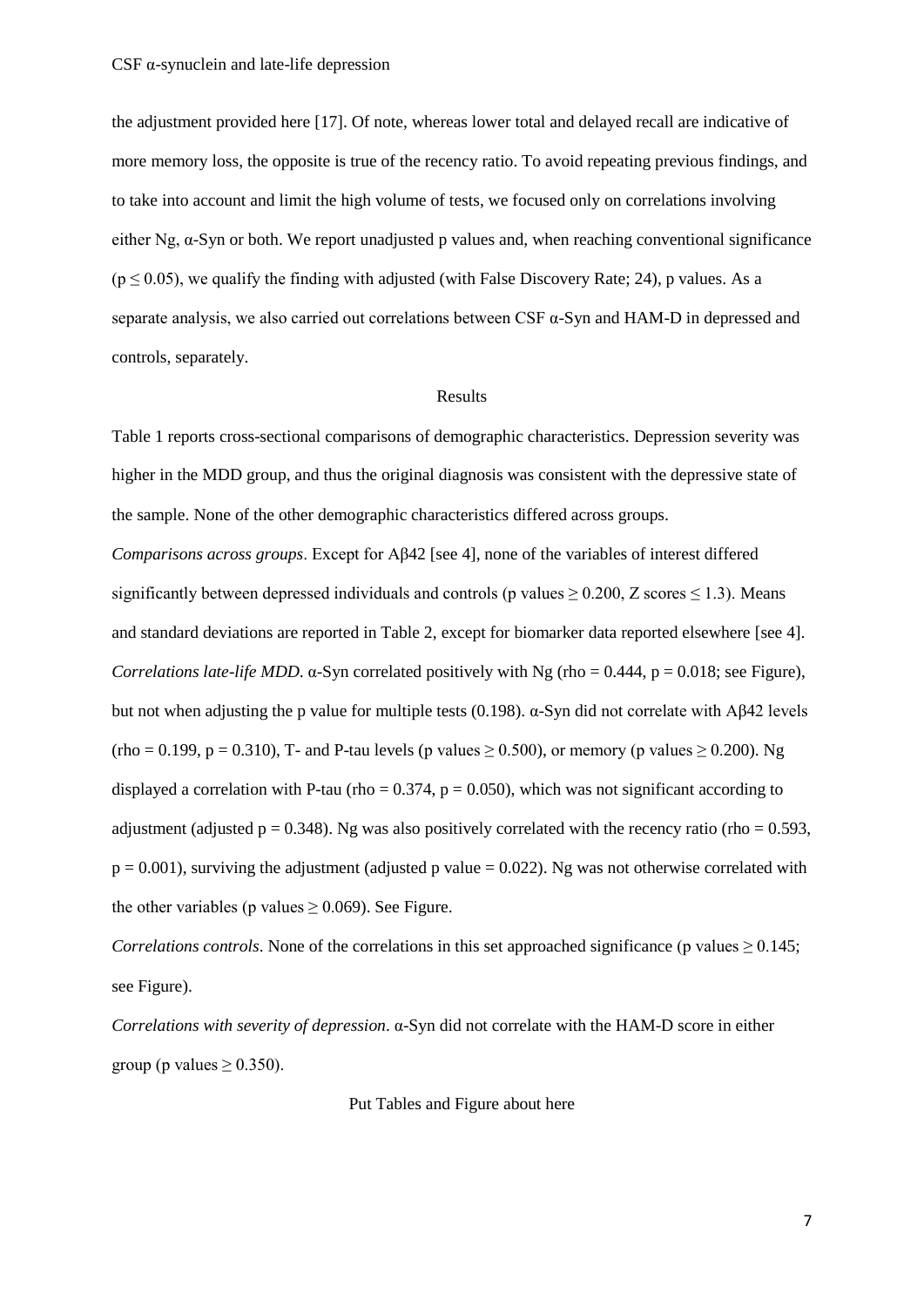## Discussion

To our knowledge, this was the first report examining CSF  $\alpha$ -Syn in individuals with late life MDD. We hypothesised that higher levels of CFS  $\alpha$ -Syn would be associated with increased CSF Ng, which signals greater synaptic dysfunction, and poorer memory ability. The results of our study only confirmed our hypothesis in part. First, we did find that elevated levels of CSF α-Syn in depressed individuals were associated with increased CSF Ng, but this finding did not survive statistical checks for multiple testing. This suggests that this relationship should be considered exploratory, at this time, and requires further confirmation. Second, we did not observe a direct association between CSF  $\alpha$ -Syn and memory ability in the depressed subjects, but we did see an indirect association with memory ability, as indexed by the recency ratio, such that memory was poorer when CSF levels of Ng were higher.

We did not observe any association between CSF  $\alpha$ -Syn and the ATN biomarkers in either cohort. This finding is not entirely consistent with that in a recent report by Vergallo et al. [25], who found that CSF α-Syn was positively correlated with CSF T- and P-tau levels as well as brain amyloid β levels. A few notable differences across the two studies are the following. First, our subjects were diagnosed with MDD, whereas Vergallo et al.'s participants are free of clinical psychiatric diagnoses. Taking that into consideration, our results are consistent with Vergallo et al.'s [25] since we did not find any association between CSF α-Syn and ATN biomarkers in controls either. However, it should be noted that Vergallo et al.'s subjects reported subjective memory complaints, which often are linked with mood disturbances [26]. Second, our participants were generally younger, and age may have an impact on the relationship between CSF α-Syn and other biomarkers.

Elevations of CSF Ng, a post-synaptic protein, have been reported to reflect synaptic degeneration in both AD and mild cognitive impairment (MCI), a preclinical stage of AD, and are associated with greater cognitive deficits and longitudinal decline [20, 27]. A lack of significant associations between CSF α-Syn and neurodegenerative markers in depression, in conjunction with a positive correlation between CSF α-Syn and CSF Ng concentrations, may suggest that changes in presynaptic aggregations of α-Syn impact on neuronal activity and Ng release as reported for PD [11].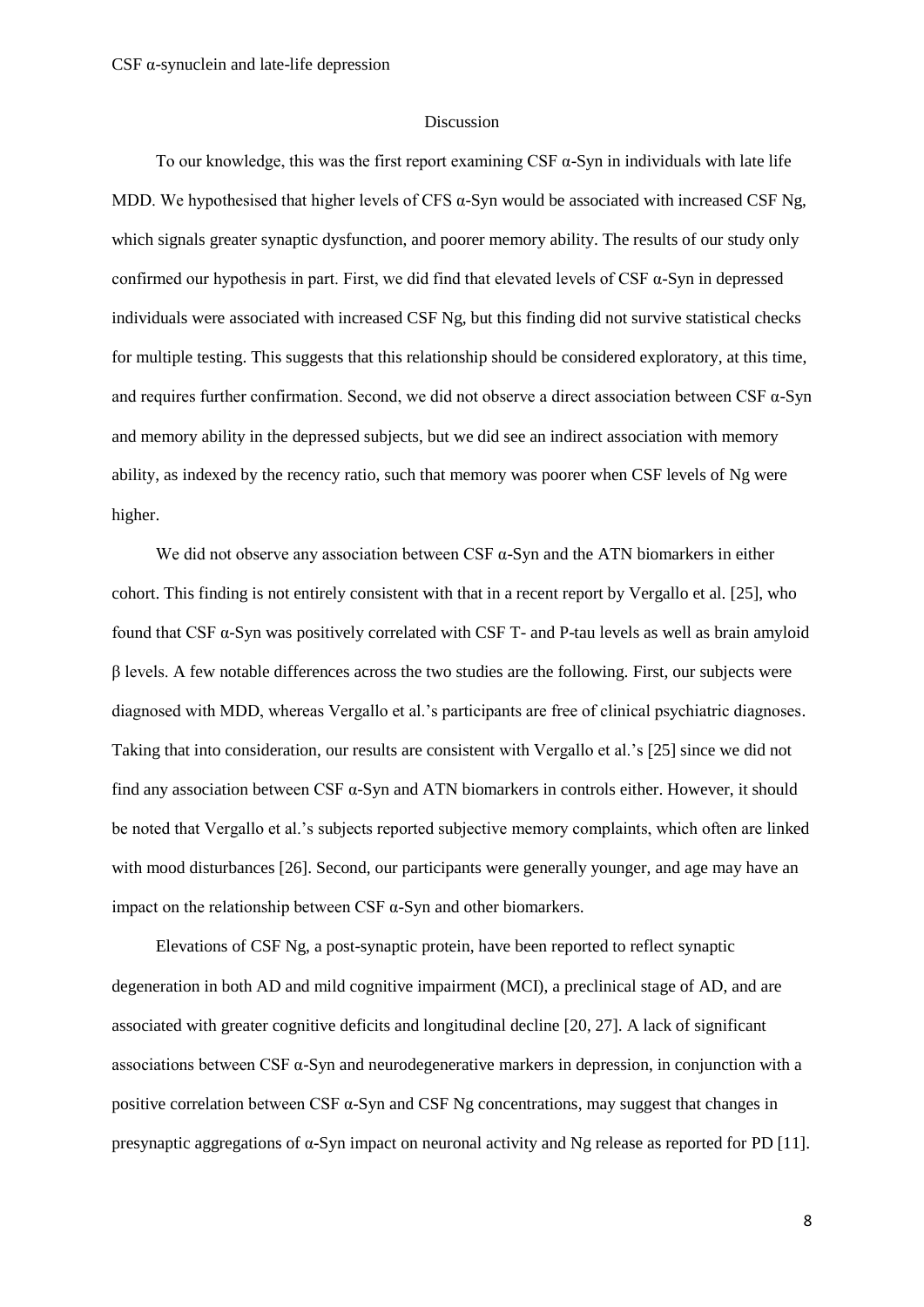We did not observe a difference in CSF  $\alpha$ -Syn levels across individuals with late-life MDD and controls. This finding is in contrast with what previously reported by Ishiguro et al. [13], who examined serum  $\alpha$ -Syn levels. It is possible, therefore, that, while depression-related differences are detectable in serum, they are harder to identify when examining CSF. However, a more likely explanation, is that our sample was smaller compared to that of Ishiguro et al. (47 total subjects vs. 235) and, hence, we may have failed to detect a difference in  $\alpha$ -Syn levels across groups due to lack of power. Moreover, their depressed participants were on average more depressed (mean HAM-D score of 24) than ours (mean HAM-D score of 15). More research is needed to confirm our findings.

A final point to note is that the recency ratio was sensitive to CSF Ng levels in depression, but not BSRT total recall. As we have suggested in recent papers [17], the recency ratio, which can be extracted from most neuropsychological tests of memory, compares favourably to most conventional scores employed to estimate memory ability in older individuals.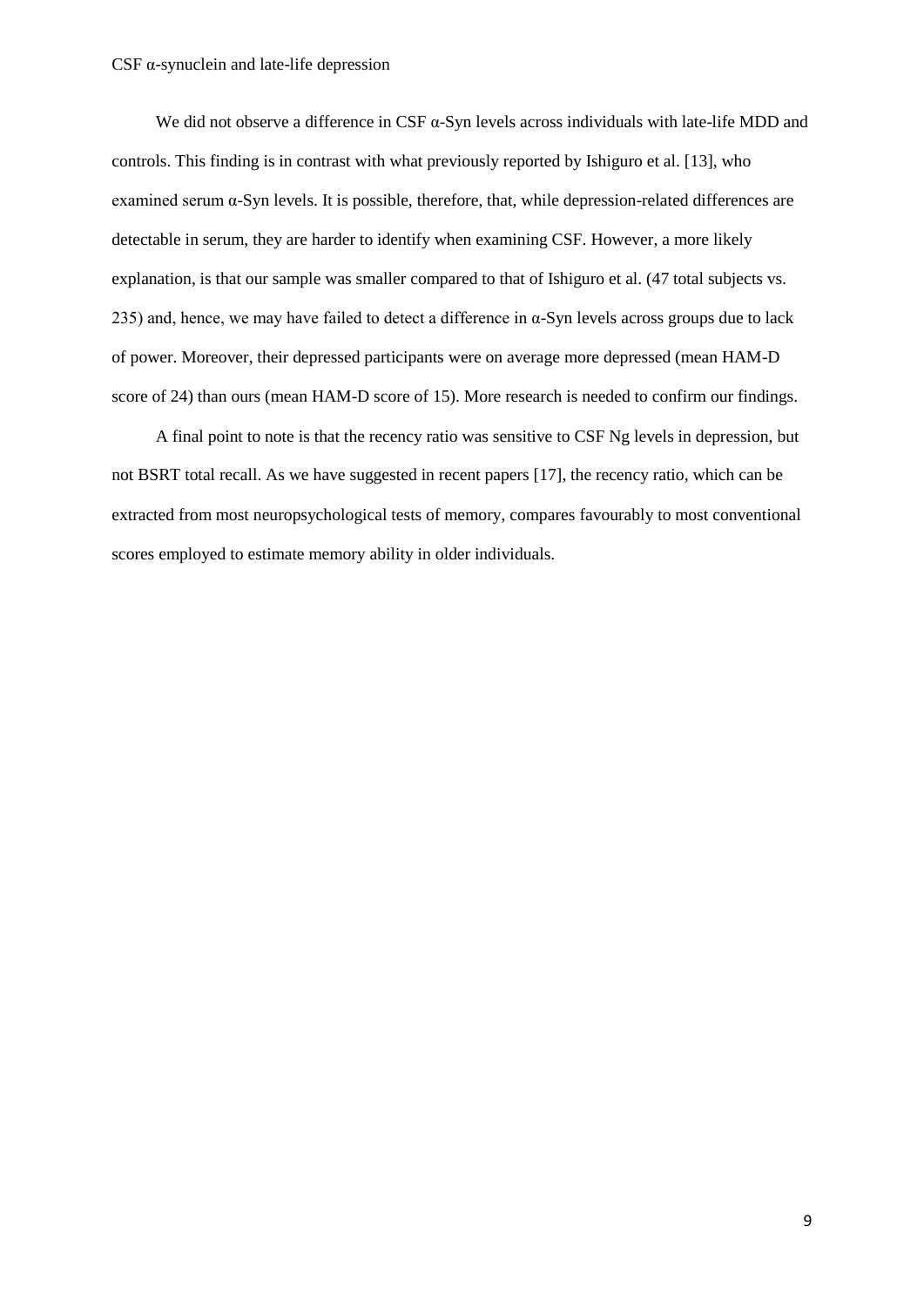# Acknowledgments

This research was supported by an NIMH grant to NP (R01 MH-080405), Swedish Research Council grants to HZ (2018-02532) and KB (2012-2288), the Swedish Brain Foundation, the Swedish Alzheimer Foundation, and Torsten Söderberg Foundation at the Royal Swedish Academy of Sciences. HZ is a Wallenberg Academy Fellow. Parts of this study were presented by the lead author at the Alzheimer's Association International Conference in London, July 2017.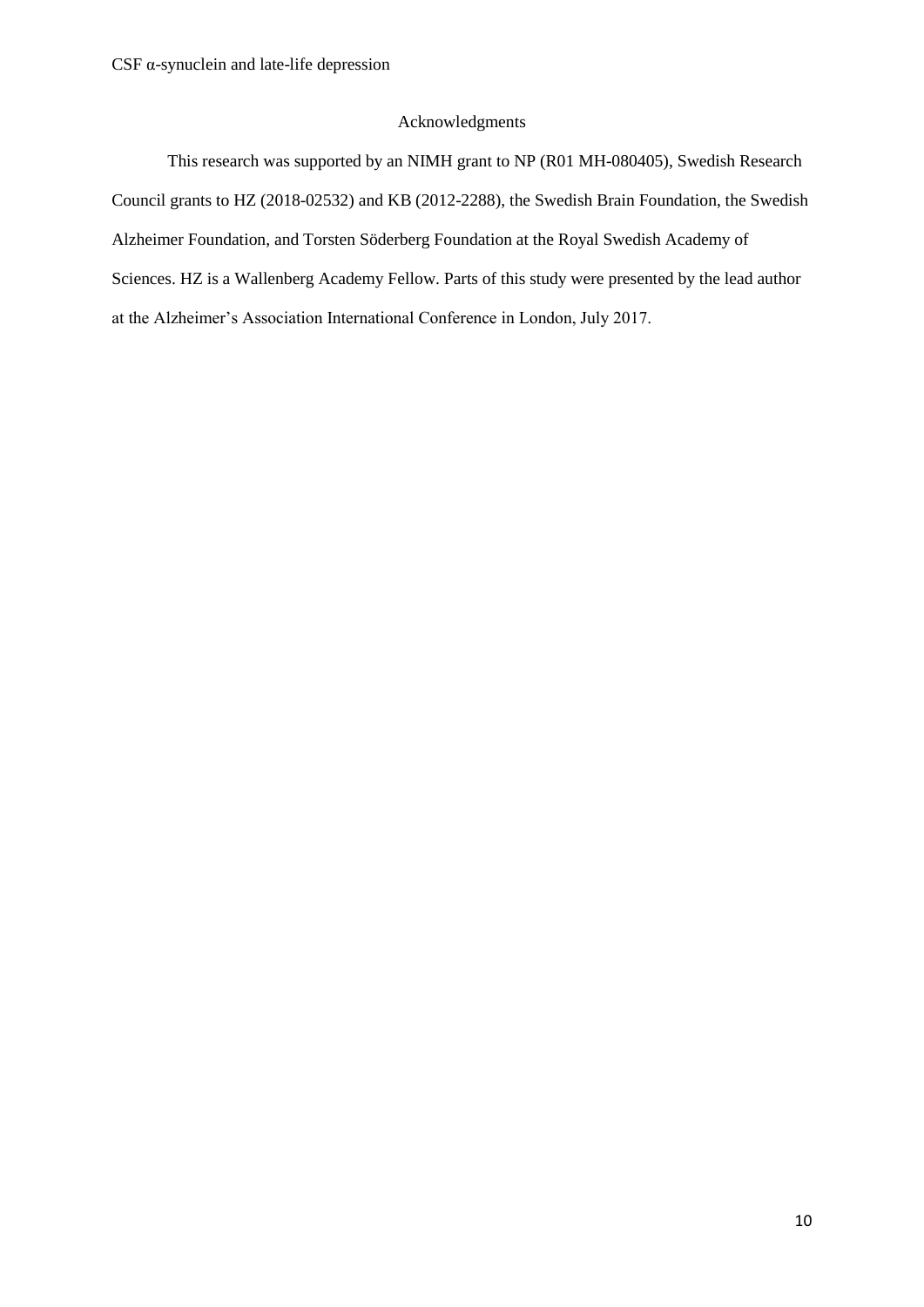# Conflicts of Interest

HZ and KB are co-founders of Brain Biomarker Solutions in Gothenburg AB, a GU Ventures-based platform company at the University of Gothenburg. KB has served as a consultant or at advisory boards for Alzheon, Axon Neuroscience, BioArctic, Biogen, Eli Lilly, Fujirebio Europe, IBL International, Pfizer, and Roche Diagnostics. HZ has served at scientific advisory boards for Samumed, Wave, CogRx and Roche Diagnostics, and has given lectures in symposia sponsored by Alzecure and Biogen.

No other conflicts of interests are disclosed.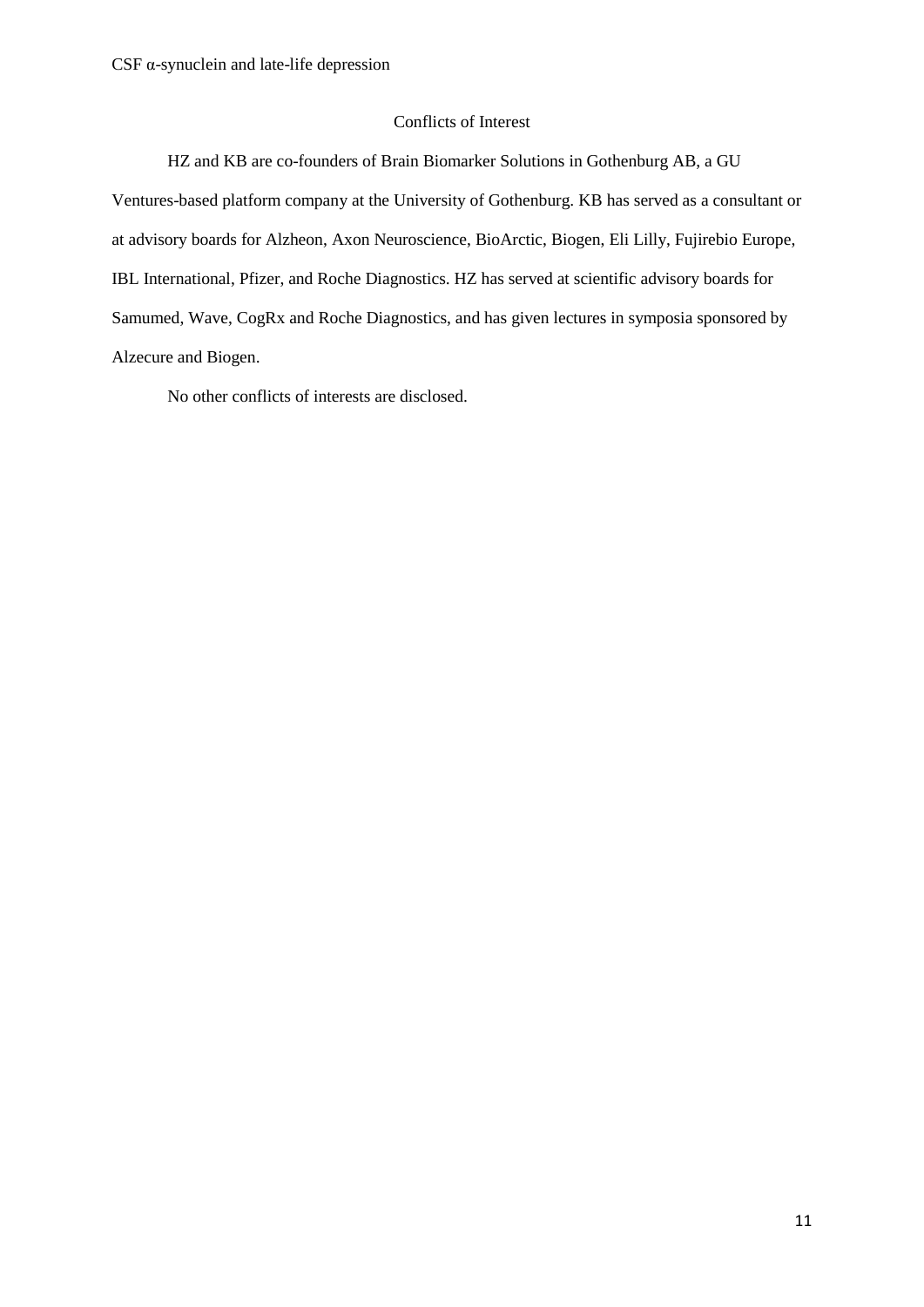## References

- 1. Almeida OP, Hankey GJ, Yeap BB, Golledge J, Flicker L. Depression as a modifiable factor to decrease the risk of dementia. Translational psychiatry. 2017 May;7(5):e1117.
- 2. Green RC, Cupples LA, Kurz A, Auerbach S, Go R, Sadovnick D, Duara R, Kukull WA, Chui H, Edeki T, Griffith PA. Depression as a risk factor for Alzheimer disease: the MIRAGE Study. Archives of neurology. 2003 May 1;60(5):753-9.
- 3. Kokmen E, Beard CM, Chandra V, Offord KP, Schoenberg BS, Ballard DJ. Clinical risk factors for Alzheimer's disease A population-based case-control study. Neurology. 1991 Sep 1;41(9):1393-.
- 4. Pomara N, Bruno D, Sarreal AS, Hernando RT, Nierenberg J, Petkova E, Sidtis JJ, Wisniewski TM, Mehta PD, Pratico D, Zetterberg H. Lower CSF amyloid beta peptides and higher F2 isoprostanes in cognitively intact elderly individuals with major depressive disorder. American Journal of Psychiatry. 2012 May;169(5):523-30.
- 5. Jorm AF. History of depression as a risk factor for dementia: an updated review. Australian & New Zealand Journal of Psychiatry. 2001 Dec;35(6):776-81.
- 6. Snowden MB, Atkins DC, Steinman LE, Bell JF, Bryant LL, Copeland C, Fitzpatrick AL. Longitudinal association of dementia and depression. The American Journal of Geriatric Psychiatry. 2015 Sep 30;23(9):897-905.
- 7. Pomara N, Doraiswamy PM. Does increased platelet release of Aβ peptide contribute to brain abnormalities in individuals with depression?. Medical hypotheses. 2003 May 31;60(5):640-3.
- 8. Pomara N, Bruno D. Major Depression May Lead to Elevations in Potentially Neurotoxic Amyloid Beta Species Independently of Alzheimer Disease. The American Journal of Geriatric Psychiatry. 2016 Sep 1;24(9):773-5.
- 9. Emamzadeh FN. Alpha-synuclein structure, functions, and interactions. Journal of research in medical sciences: the official journal of Isfahan University of Medical Sciences. 2016;21.
- 10. Dinan TG, Cryan JF. Gut feelings on Parkinson's and depression. InCerebrum: the Dana forum on brain science 2017 Mar (Vol. 2017). Dana Foundation.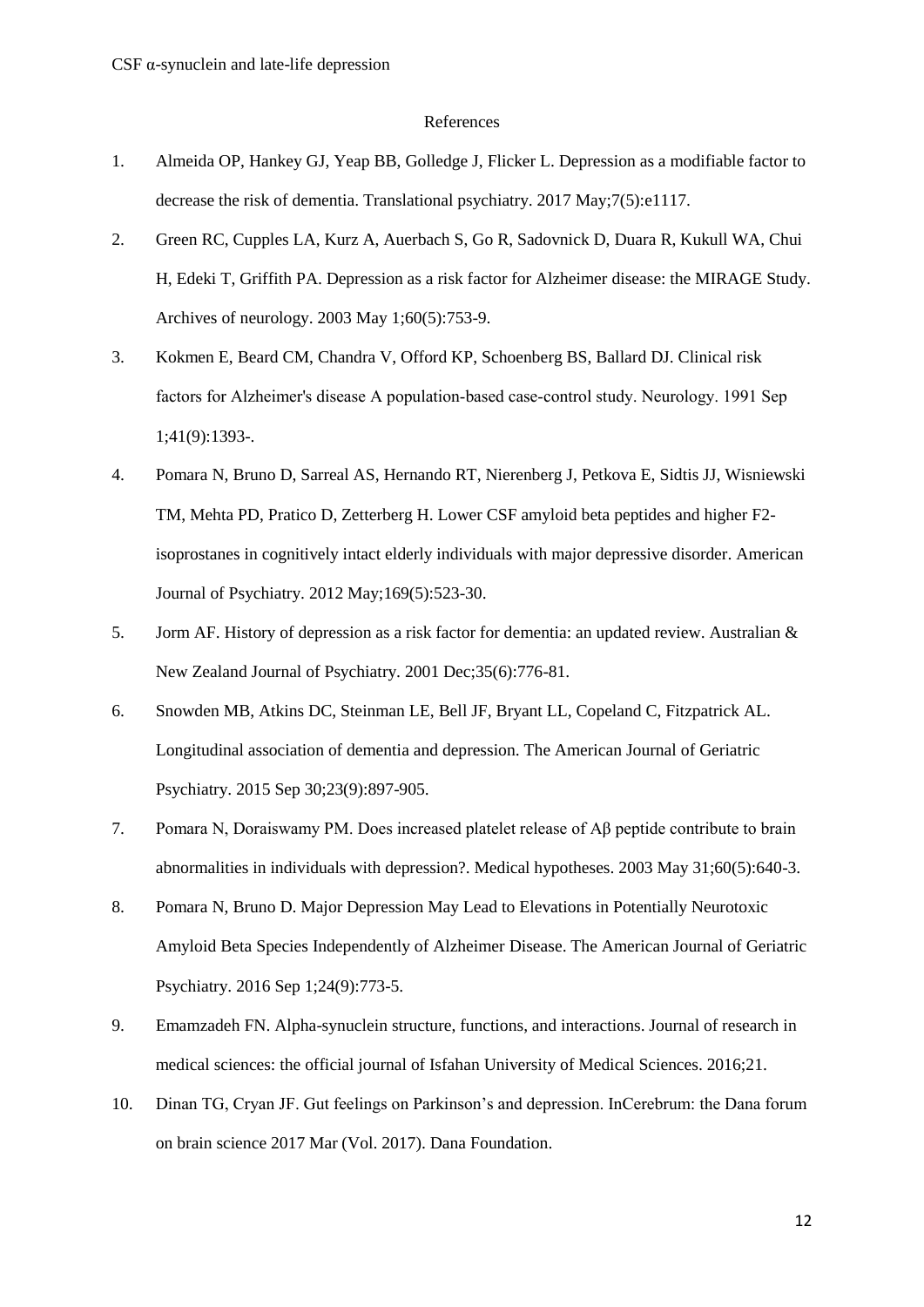- 11. Selnes P, Stav AL, Johansen KK, Bjørnerud A, Coello C, Auning E, Kalheim L, Almdahl IS, Hessen E, Zetterberg H, Blennow K. Impaired synaptic function is linked to cognition in Parkinson's disease. Annals of clinical and translational neurology. 2017 Oct;4(10):700-13.
- 12. Frieling H, Gozner A, Römer KD, Wilhelm J, Hillemacher T, Kornhuber J, De Zwaan M, Jacoby GE, Bleich S. Alpha-synuclein mRNA levels correspond to beck depression inventory scores in females with eating disorders. Neuropsychobiology. 2008;58(1):48-52.
- 13. Ishiguro M, Baba H, Maeshima H, Shimano T, Inoue M, Ichikawa T, Yasuda S, Shukuzawa H, Suzuki T, Arai H. Increased serum levels of  $\alpha$ -synuclein in patients with major depressive disorder. The American Journal of Geriatric Psychiatry. 2019 Mar 1;27(3):280-6.
- 14. Piccinni A, Marazziti D, Veltri A, Ceravolo R, Ramacciotti C, Carlini M, Del Debbio A, Schiavi E, Bonuccelli U, Dell'Osso L. Depressive symptoms in Parkinson's disease. Comprehensive psychiatry. 2012 Aug 1;53(6):727-31.
- 15. Wang S, Mao S, Xiang D, Fang C. Association between depression and the subsequent risk of Parkinson's disease: A meta-analysis. Progress in Neuro-Psychopharmacology and Biological Psychiatry. 2018 Aug 30;86:186-92.
- 16. Jack Jr CR, Bennett DA, Blennow K, Carrillo MC, Dunn B, Haeberlein SB, Holtzman DM, Jagust W, Jessen F, Karlawish J, Liu E. NIA-AA Research Framework: Toward a biological definition of Alzheimer's disease. Alzheimer's & Dementia. 2018 Apr 1;14(4):535-62.
- 17. Bruno D, Koscik RL, Woodard JL, Pomara N, Johnson SC. The recency ratio as predictor of early MCI. International psychogeriatrics. 2018 Dec;30(12):1883-8.
- 18. Bruno D, Reichert C, Pomara N. The recency ratio as an index of cognitive performance and decline in elderly individuals. Journal of clinical and experimental neuropsychology. 2016 Oct 20;38(9):967-73.
- 19. Folstein MF, Folstein SE, McHugh PR. "Mini-mental state": a practical method for grading the cognitive state of patients for the clinician. Journal of psychiatric research. 1975 Nov 30;12(3):189-98.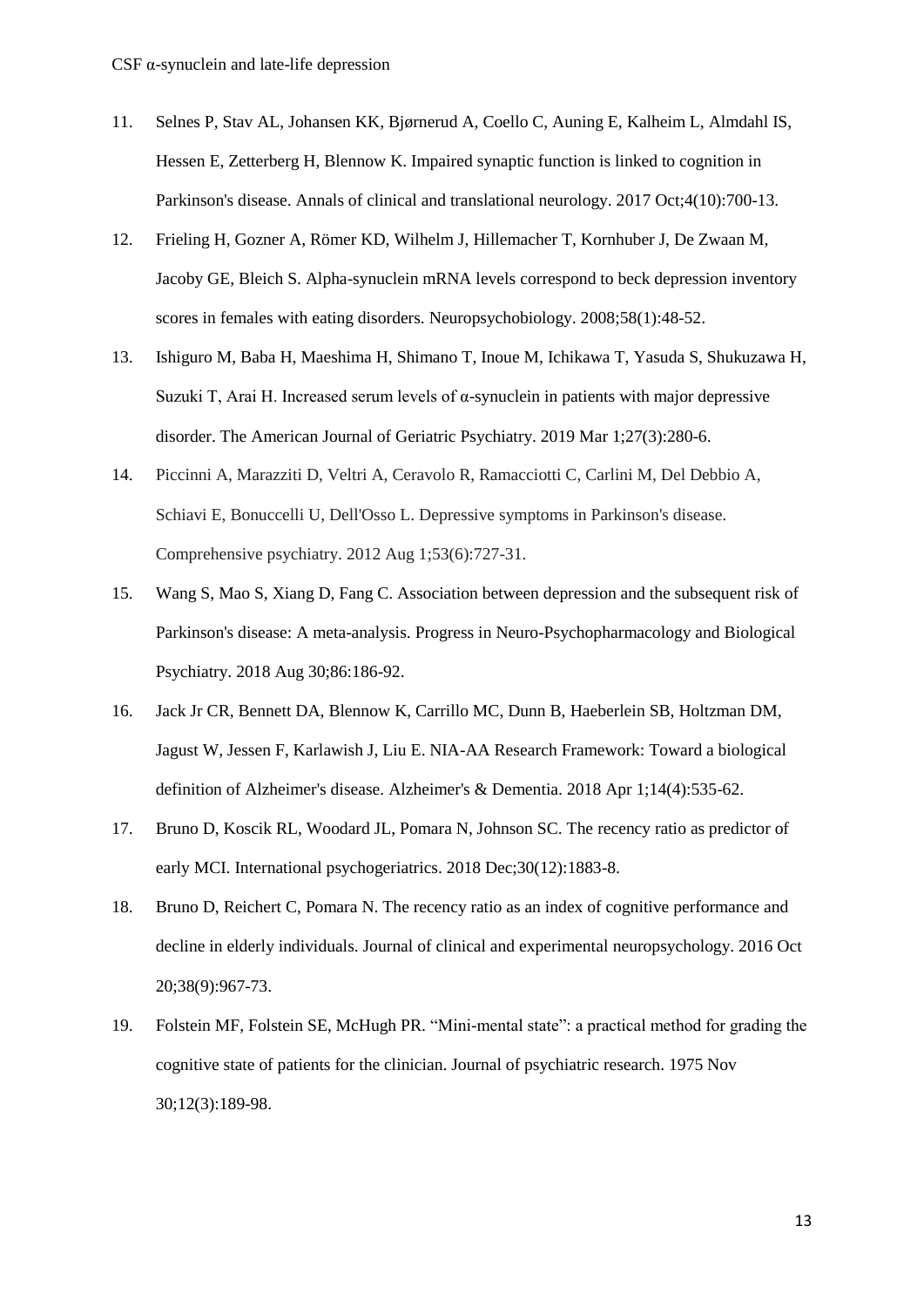- 20. Portelius E, Zetterberg H, Skillbäck T, Törnqvist U, Andreasson U, Trojanowski JQ, Weiner MW, Shaw LM, Mattsson N, Blennow K. Cerebrospinal fluid neurogranin: relation to cognition and neurodegeneration in Alzheimer's disease. Brain. 2015 Sep 15;138(11):3373-85.
- 21. van Geel WJ, Abdo WF, Melis R, Williams S, Bloem BR, Verbeek MM. A more efficient enzyme-linked immunosorbent assay for measurement of  $\alpha$ -synuclein in cerebrospinal fluid. Journal of neuroscience methods. 2008 Feb 15;168(1):182-5.
- 22. Bruno D, Grothe MJ, Nierenberg J, Zetterberg H, Blennow K, Teipel SJ, Pomara N. A study on the specificity of the association between hippocampal volume and delayed primacy performance in cognitively intact elderly individuals. Neuropsychologia. 2015 Mar 31;69:1-8.
- 23. Buschke H, Fuld PA. Evaluating storage, retention, and retrieval in disordered memory and learning. Neurology. 1974 Nov 1;24(11):1019-.
- 24. Benjamini Y, Hochberg Y. Controlling the false discovery rate: a practical and powerful approach to multiple testing. Journal of the Royal statistical society: series B (Methodological). 1995 Jan;57(1):289-300.
- 25. Vergallo A, Bun RS, Toschi N, Baldacci F, Zetterberg H, Blennow K, Cavedo E, Lamari F, Habert MO, Dubois B, Floris R. Association of cerebrospinal fluid α-synuclein with total and phospho-tau181 protein concentrations and brain amyloid load in cognitively normal subjective memory complainers stratified by Alzheimer's disease biomarkers. Alzheimer's & Dementia. 2018 Dec 1;14(12):1623-31.
- 26. Yates JA, Clare L, Woods RT, MRC CFAS. Subjective memory complaints, mood and MCI: a follow-up study. Aging  $&$  mental health. 2017 Mar 4;21(3):313-21.
- 27. Kvartsberg H, Duits FH, Ingelsson M, Andreasen N, Öhrfelt A, Andersson K, Brinkmalm G, Lannfelt L, Minthon L, Hansson O, Andreasson U. Cerebrospinal fluid levels of the synaptic protein neurogranin correlates with cognitive decline in prodromal Alzheimer's disease. Alzheimer's & Dementia. 2015 Oct 1;11(10):1180-90.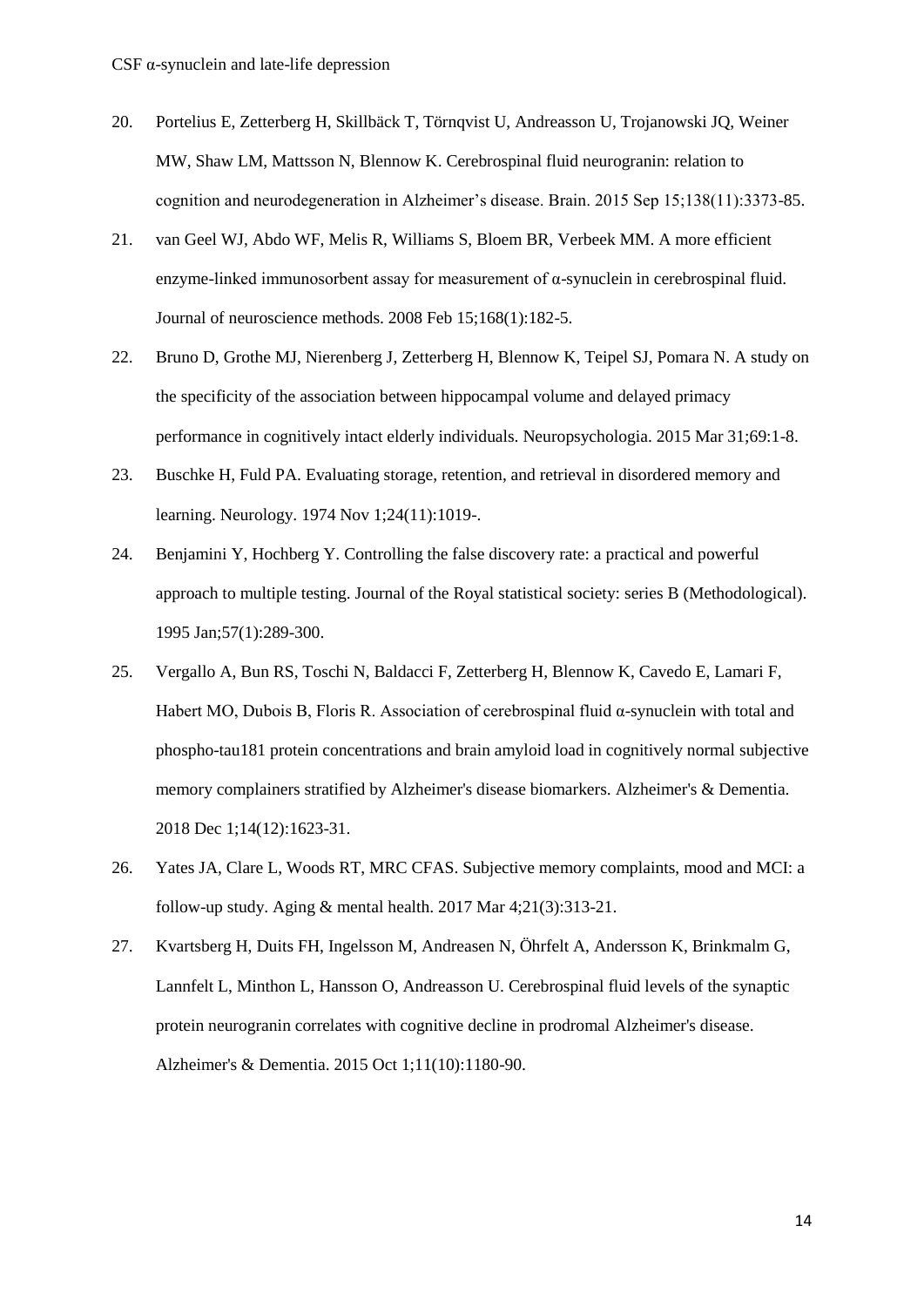| Characteristic                              | <b>Comparison Group</b> | <b>MDD</b> Group |                     |
|---------------------------------------------|-------------------------|------------------|---------------------|
|                                             | $(N=19)$                | $(N=28)$         | p values (t tests)  |
| Age (years)                                 | $68.1 \pm 7.3$          | $66.5 \pm 5.4$   | 0.41                |
| Education (years) <sup><math>a</math></sup> | $16.7 \pm 2.7$          | $16.5 + 2.7$     | 0.79                |
| 21-item HAM-D                               | $1.3 + 1.6$             | $13.7 \pm 8.8$   | < 0.001             |
| <b>MMSE</b>                                 | $29.5 \pm 0.5$          | $29.8 \pm 0.6$   | 0.13                |
|                                             |                         |                  | p values $(\chi^2)$ |
| Females (n)                                 | 12 (63%)                | 10(36%)          | 0.12                |

Table 1*. Demographic and Memory Characteristics of Study Participants by MDD diagnosis; The data are the mean ± standard deviation.*

21-item HAM-D: 21-item Hamilton Depression Rating Scale, MMSE: Mini-Mental State Examination.

a = One missing data point.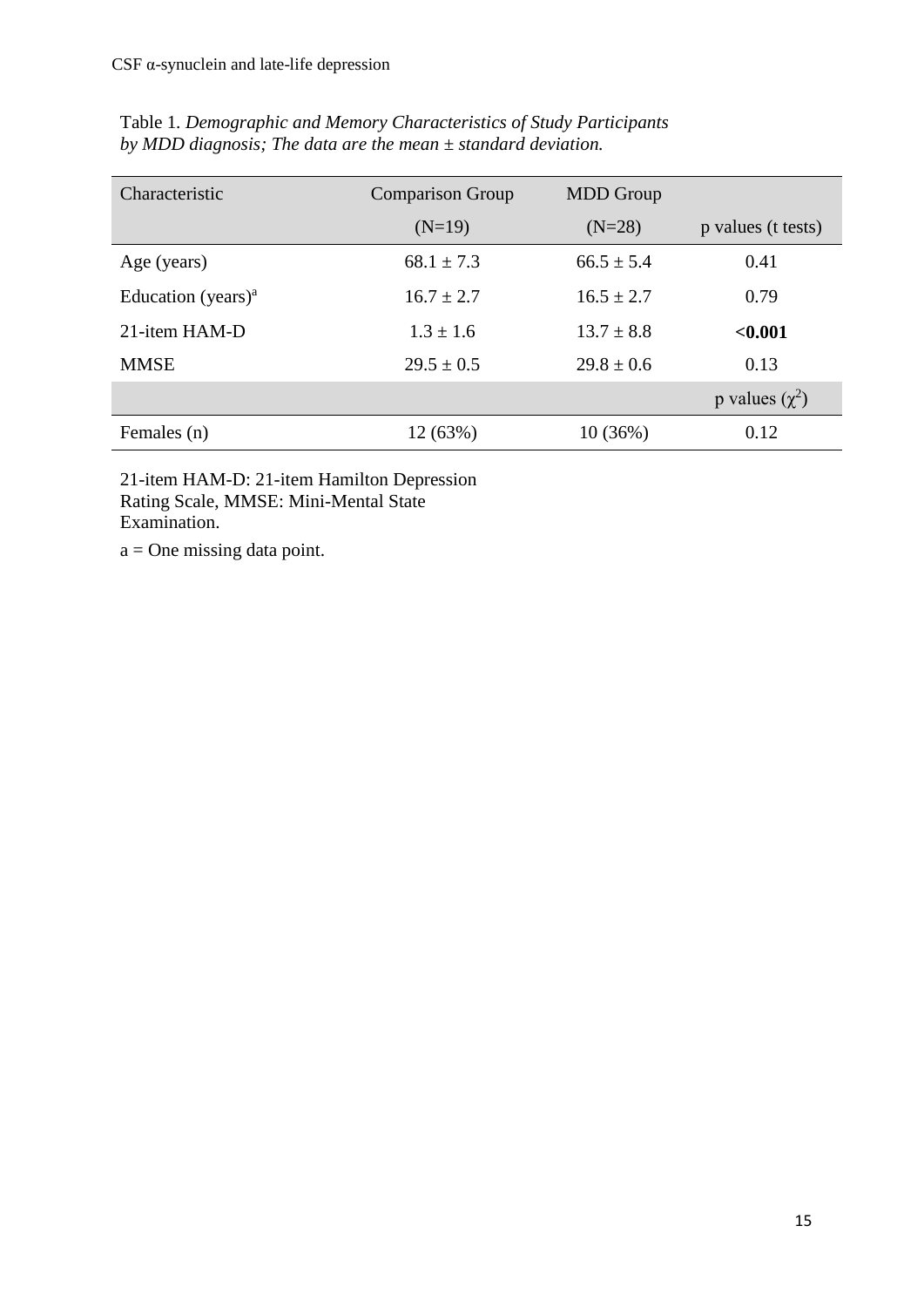| Characteristic                    | <b>Comparison Group</b> | <b>MDD</b> Group  |                            |
|-----------------------------------|-------------------------|-------------------|----------------------------|
|                                   | $(N=19)$                | $(N=28)$          | p values (Mann<br>Whitney) |
| $\alpha$ -Syn (ng/mL)             | $14.1 \pm 16.1$         | $16.9 \pm 16.2$   | 0.205                      |
| $Ng$ (pg/mL) <sup>a</sup>         | $100.8 \pm 91.4$        | $100.3 \pm 124.3$ | 0.351                      |
| Total recall (number of<br>words) | $64.4 \pm 12.3$         | $64.9 \pm 13.9$   | 0.410                      |
| Recency ratio                     | $1.9 \pm 2.3$           | $1.7 \pm 1.9$     | 0.673                      |

Table 2*. Comparisons of variables of interest by MDD diagnosis; The data are the mean ± standard deviation.*

a = One missing data point.